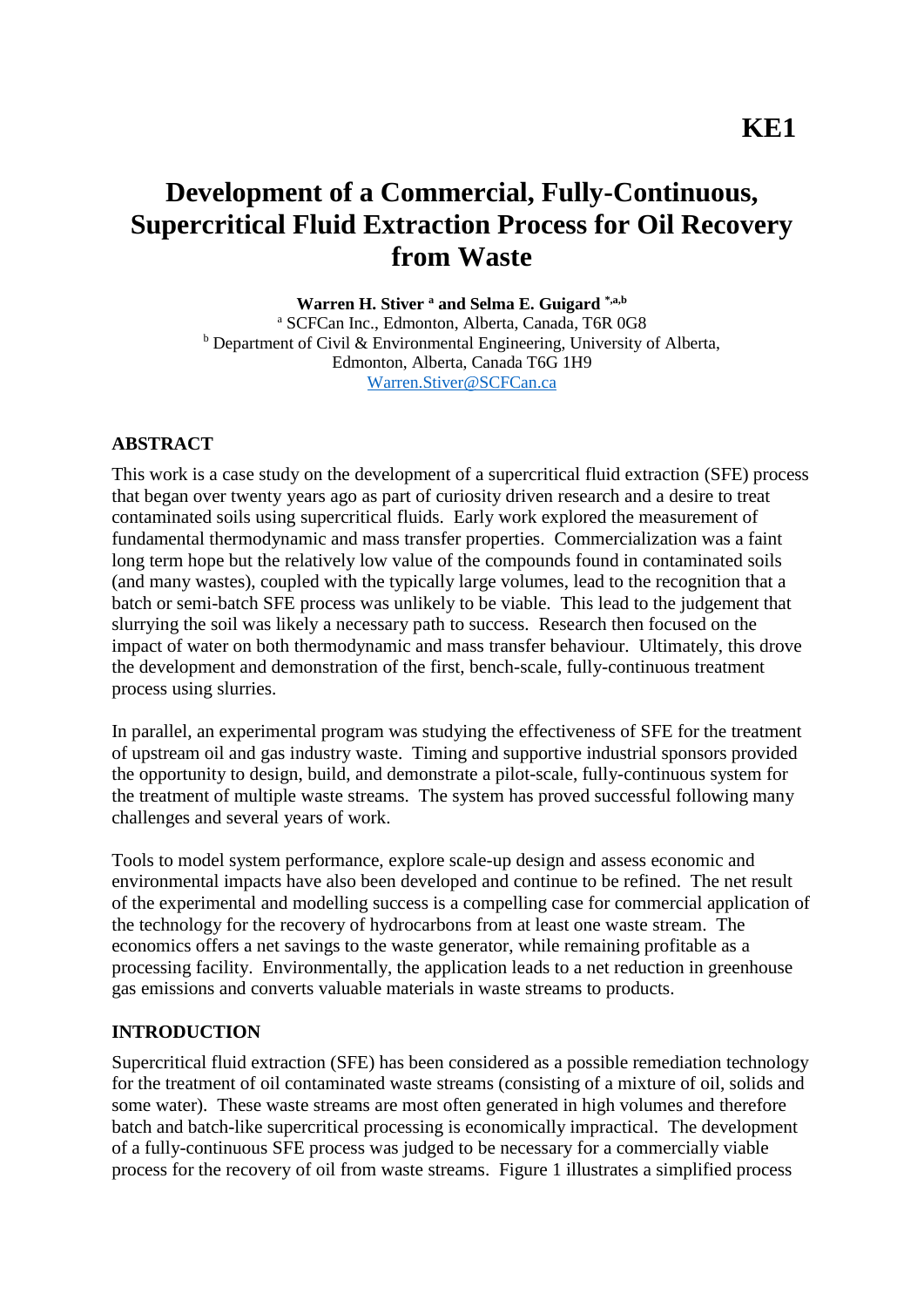schematic. Supercritical carbon dioxide ( $SC CO<sub>2</sub>$ ) is used to extract oil from a waste stream in a counter-current high-pressure extractor. Fully-continuous operation is achieved by adding sufficient water to the waste stream so that it can be pumped into the extractor, easily flow down through the extractor and finally flow out of the bottom of the extractor. The water is recovered from the treated residuals and reused.



**Figure 1**. Simplified fully-continuous process schematic

This depiction of a commercial end-point was certainly not recognized at the outset of the overall research program. The desire for commercial implementation was present in the beginning but the form that this would take only became evident over time. This paper provides an overview of the development path and is structured somewhat chronologically. It starts with early foundational studies, proceeding to bench-scale application studies, on to pilot-scale studies and finally to commercialization work. However, the information presented is not fully chronological as foundational studies, bench-scale studies and pilotscale studies continue to occur in support of the development of each of the larger scales.

# **FOUNDATIONAL STUDIES**

Foundational studies of various forms have been undertaken from the beginning and continue to be an important part of the research and development effort. Examples of foundational studies include determination of partition coefficients, measurement of mass transfer coefficients, equilibrium studies and supporting modelling efforts.

These studies started with measurement of partition coefficients of polynuclear aromatic hydrocarbons (PAHs) and chlorinated aromatics between  $SCCO<sub>2</sub>$  and soil [1]. Partition coefficients define the thermodynamic limit for the supercritical fluid flow required for a given extraction task. The minimum supercritical fluid flow required is important in eventual scale-up as it drives the energy requirements and associated operating costs of the supercritical process. These partition coefficient studies were small scale and involved spiking dry soil with the compound(s) of interest. The results showed a dependence on the compound's properties, the experimental conditions and the soil's properties.

Mass transfer behaviour influences contact times required and how much supercritical fluid beyond the thermodynamic minimum may be required. Contact times ultimately control the extractor size required for a given processing capacity and this extractor size will drive a significant portion of the capital costs. Initial experiments quantified mass transfer coefficients in soils as a function of water content [2]. These experiments were conducted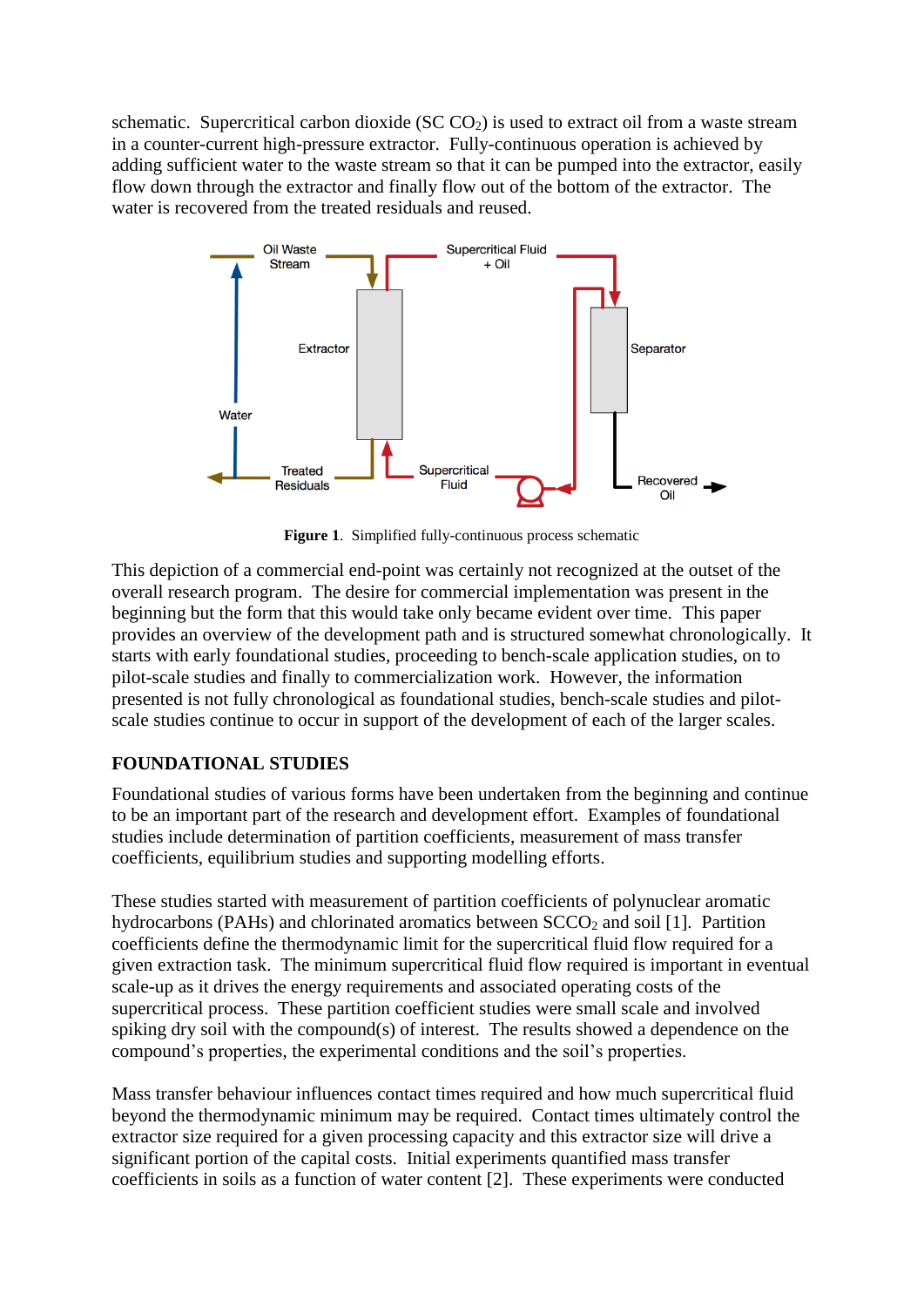with a static bed of soil and used an on-line UV-Vis detector to detect the amount of contaminant extracted as a function of time. Increasing the water content of the soil from 5 wt% to 20 wt% lead to a decrease in the prevailing mass transfer coefficient by approximately a factor of 250. Subsequent experiments explored whether mixing could overcome the impact of the water on mass transfer [3]. The addition of mixing and baffles lead to mass transfer coefficients for soil with 200 wt% water approaching dry soil values (Figure 2).



Figure 2. Mass transfer coefficients as a function of water content

Equilibrium studies continue today with the measurement of initial solubilities of complex mixtures [4]. Bitumen and heavy oils contain hundreds of components including a large number of compounds that are unidentified. The measurement of the initial solubility, akin to an initial boiling point for a complex mixture, as a function of conditions and modifier use, provides essential baseline data.

Modeling has been a component of the foundational studies. Models provide two functions: (i) support interpretation of experimental results and (ii) aid in the design and development of applications. Early design driven models explored minimizing energy cycle requirements (energy per mass of solute recovered) through the integration of thermodynamic properties (from Equations-of-State) and solubility correlations [5]. The results show that the lowest energy per mass conditions do not correspond to the operating conditions associated with maximum solubility. Modelling work continues with the further integration of mass transfer behaviour, multi-component and complex mixture capability, differing process configurations together with capital cost data to support assessment of different applications and different process designs.

### **BENCH-SCALE STUDIES**

Many bench-scale studies were conducted during the development of the fully-continuous SFE process for the extraction of oil from waste streams. These bench-scale studies can be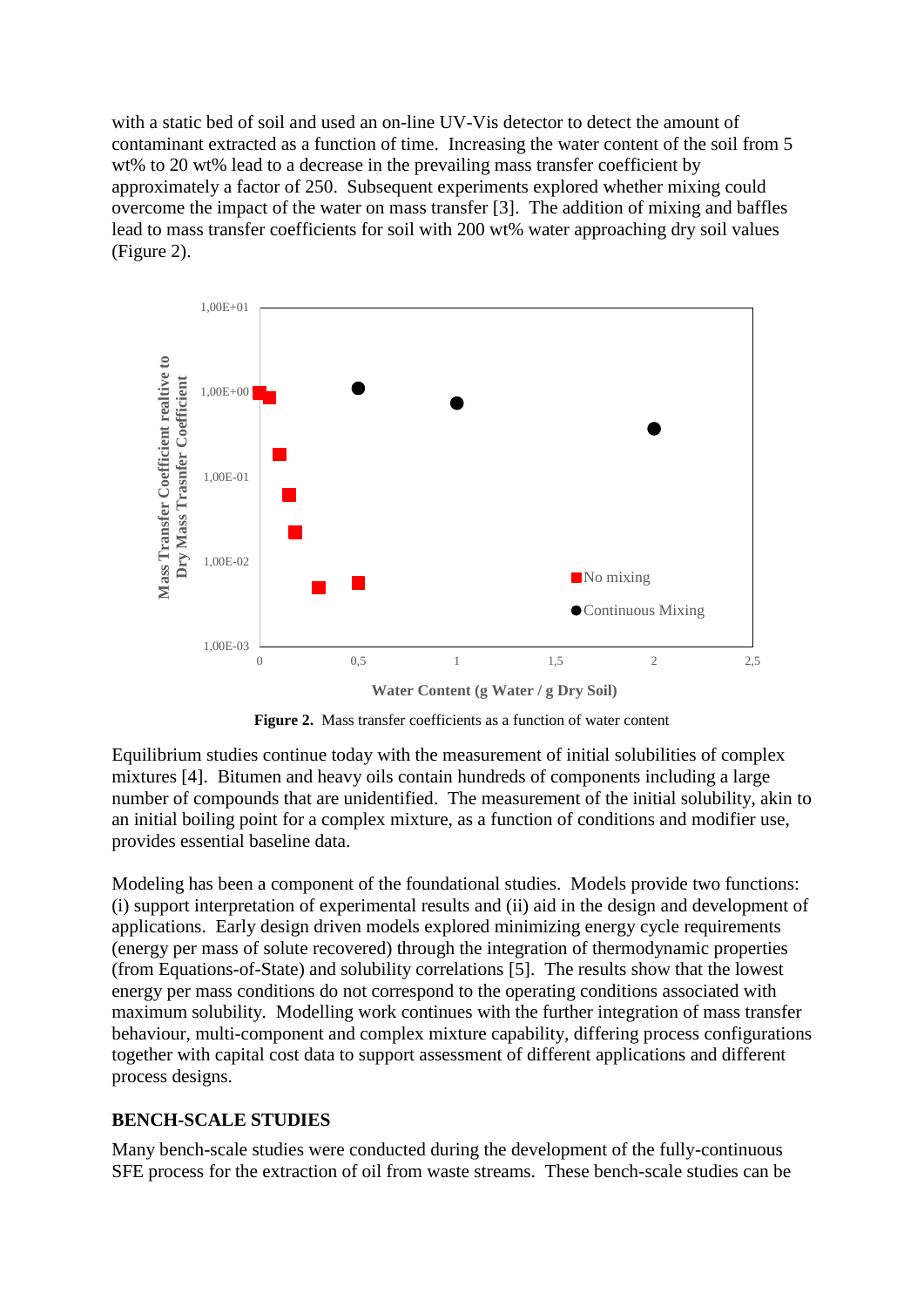categorized into two groups: (i) bench-scale process studies which focused on the development of a fully-continuous SFE process and (ii) bench-scale application studies, which investigated the feasibility of SFE for the extraction of oil from different waste streams. These studies are briefly presented in the sections below.

## *Bench-scale process studies*

The evidence that contaminants could be successfully extracted from slurries given sufficient mixing spurred the initial bench-scale fully-continuous system. Some key decisions were made in the pursuit of this first fully-continuous system:

- 1. It was decided to operate counter-currently to take advantage the well-established benefits of this configuration over a uniformly mixed vessel.
- 2. A method of passive mixing would be used to avoid the high cost anticipated with active mixing in larger units.
- 3. A high length to diameter ratio would be selected to avoid costly large diameter pressure vessels.

The first bench-scale fully-continuous system consisted of an extractor (50 cm in height, 4.2 cm inside diameter) with internal baffles to promote passive mixing (Figure 3). The system was controlled manually (adjusting flows on the  $CO<sub>2</sub>$  and slurry pumps) to achieve the desired pressure and a low level of slurry near the bottom of the extractor. A low level of slurry meant that the  $SCCO<sub>2</sub>$  was the continuous phase for the bulk of the extractor length which is desirable for good mass transfer. It took considerable time and experience to learn how to operate the system manually. The slurry level inside the vessel frequently dropped to zero, leading to  $SCCO<sub>2</sub>$  exiting the bottom of the vessel. Equally, the slurry level often increased to a point where it filled the vessel, leading to plugging in the  $SCCO<sub>2</sub>$  outlet line. Ultimately, a series of successful experiments were completed [6]. Subsequently, level control was added to the system, leading to a nearly ten-fold increase in the measured mass transfer coefficients [7].



**Figure 3**. First bench-scale fully-continuous system

# *Bench-scale application studies*

Several studies were performed on a bench-scale batch SFE system to investigate the feasibility of SFE for the extraction of oil from different waste streams. Initial studies [8-11]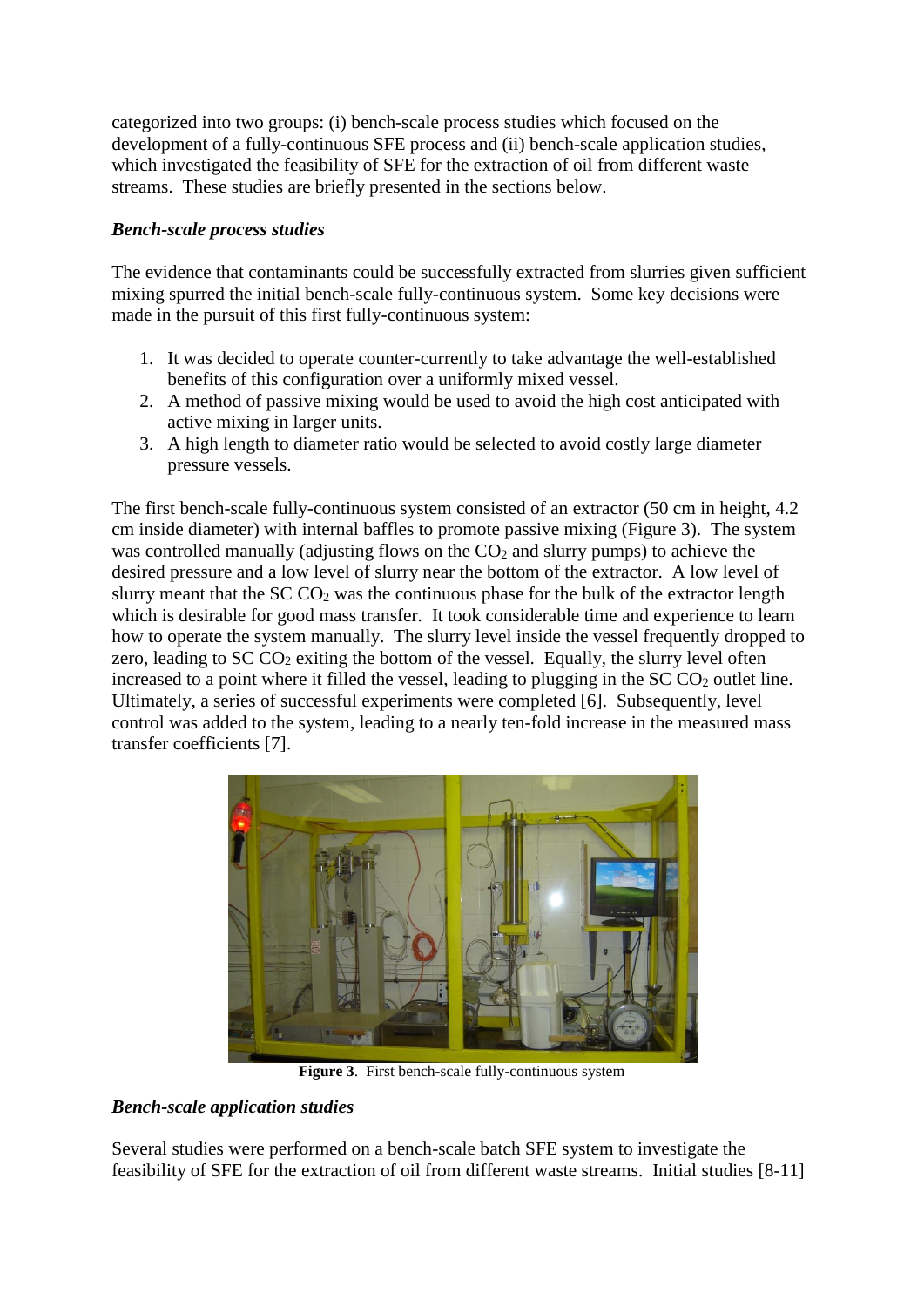focused on drilling waste as the waste stream. As seen in [Figure 4,](#page-4-0) these studies showed that different types of oil (diesel oil or other drilling fluids such as Distillate 822 and HT40N) could be successfully extracted from different drilling wastes using  $SCCO<sub>2</sub>$  at moderate conditions of temperature and pressure, without the use of modifiers. However, entrainment of solids and associated plugging were problematic.



Figure 4. Extracted oil and clean solids after treating drilling waste with SC CO<sub>2</sub>

<span id="page-4-0"></span>Further studies [12] were therefore conducted on the bench-scale batch system with slurries of drilling waste. The aim of these studies was to investigate the effect of water on the extraction of oil from a drilling waste slurry and thus evaluate the feasibility of treating this stream as a slurry in a fully-continuous process. As with previous studies, the results indicated that oil could be successfully extracted despite the presence of large amounts of water.

Bench-scale batch studies have also been performed on oil sands and oil sands slurries [13- 14]. Again, as seen in [Figure 5,](#page-5-0) these studies showed that bitumen in the oil sands could be extracted from oil sands and oil sands slurries, with and without modifier, at moderate conditions of temperature and pressure. Addition of toluene as a modifier increased the amount of bitumen extracted.

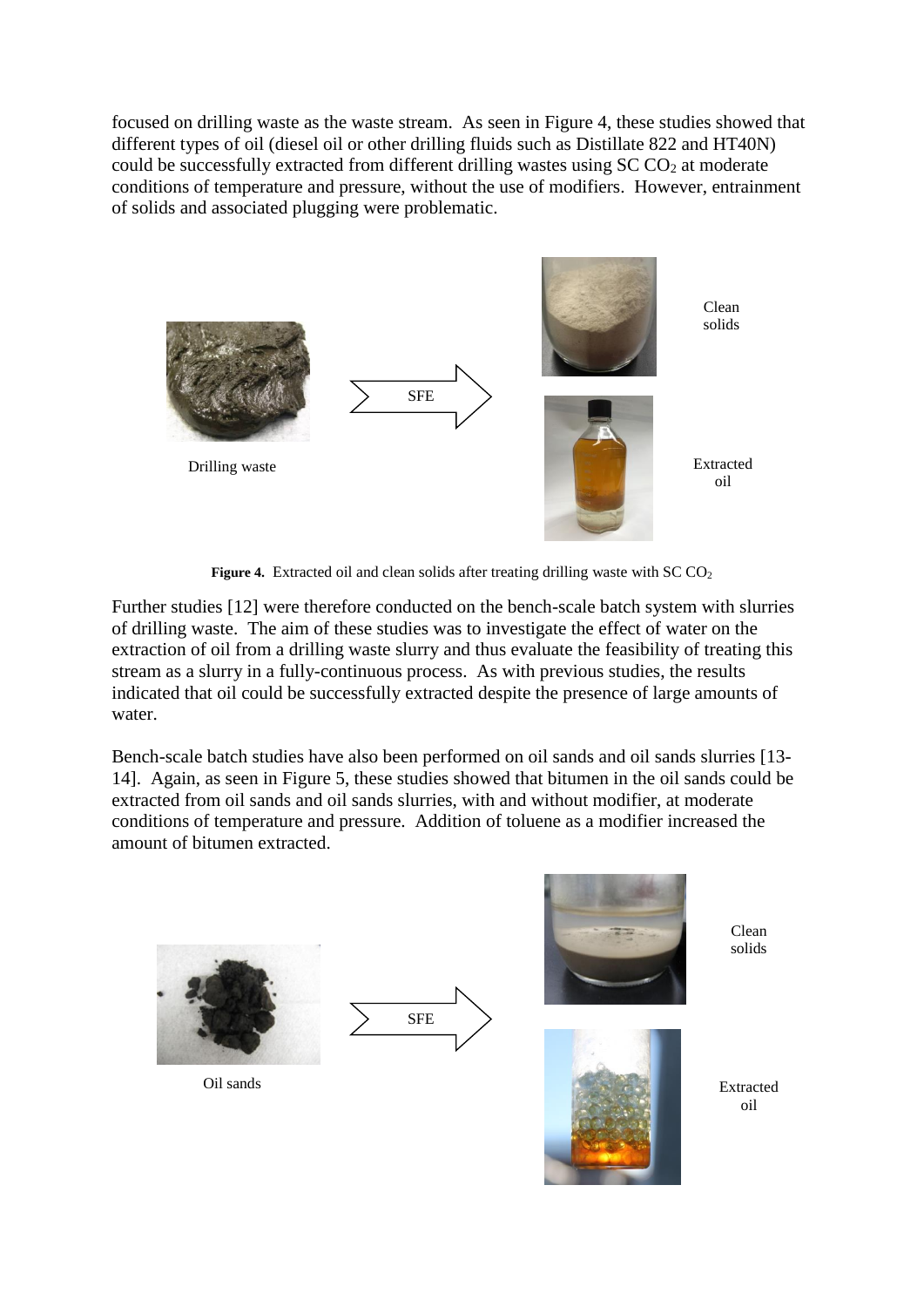**Figure 5.** Extracted oil and clean solids after SFE treatment of oil sands

<span id="page-5-0"></span>Bench-scale batch extractions of other process waste streams (i.e. mixtures of bitumen, other hydrocarbons, water and/or solids) are on-going. These dynamic extractions add a small quantity of bitumen or bitumen-containing waste stream to a mixed bench-scale batch extraction vessel.  $SCCO<sub>2</sub>$  (with or without modifier) flows through the vessel continuously and the extracted oil is collected as a function of time. Both the extracts and the material remaining in the extraction vessel at the end of the experiment are analysed [15]. The results show that the mass fraction of the bitumen that can be recovered is a function of T, P, and modifier concentration and that as much as 75 wt% can be recovered. As importantly, the compositional analysis shows that the recovered oil is lighter than the overall bitumen in the raw waste.

## **PILOT-SCALE STUDIES**

The University of Alberta and the University of Guelph teams combined forces to develop a pilot-scale fully-continuous treatment unit for drilling waste. This effort combined the bench-scale success in treating contaminated solids using a fully-continuous SFE process with the bench-scale success in treating different oil contaminated waste streams in a batch system. Photos of the system are provided in Figure 6.



**Figure 6.** Pilot-scale fully-continuous system

Designing, building and commissioning of the pilot-scale fully-continuous SFE system took several years. During the design stage, the main challenge was that the desired process components were often too big, too small or too different to easily source. Adaptations and custom supply became common. Building at this scale within a university lab environment created challenges to prevailing norms and policies. Commissioning brought surprises that, in some cases, took far too long to resolve. Troubleshooting each element took time to work through and to build operator comfort. Ultimately, the system worked and effectively extracts oil from the waste stream.

System control is an essential element for the development and operation of the pilot-scale system. It is essential for both safety and operational performance reasons. Together with our industrial sponsor at the time, a Hazards and Operability Study (HAZOP) was completed to identify appropriate safety features and emergency shutdown protocols [16].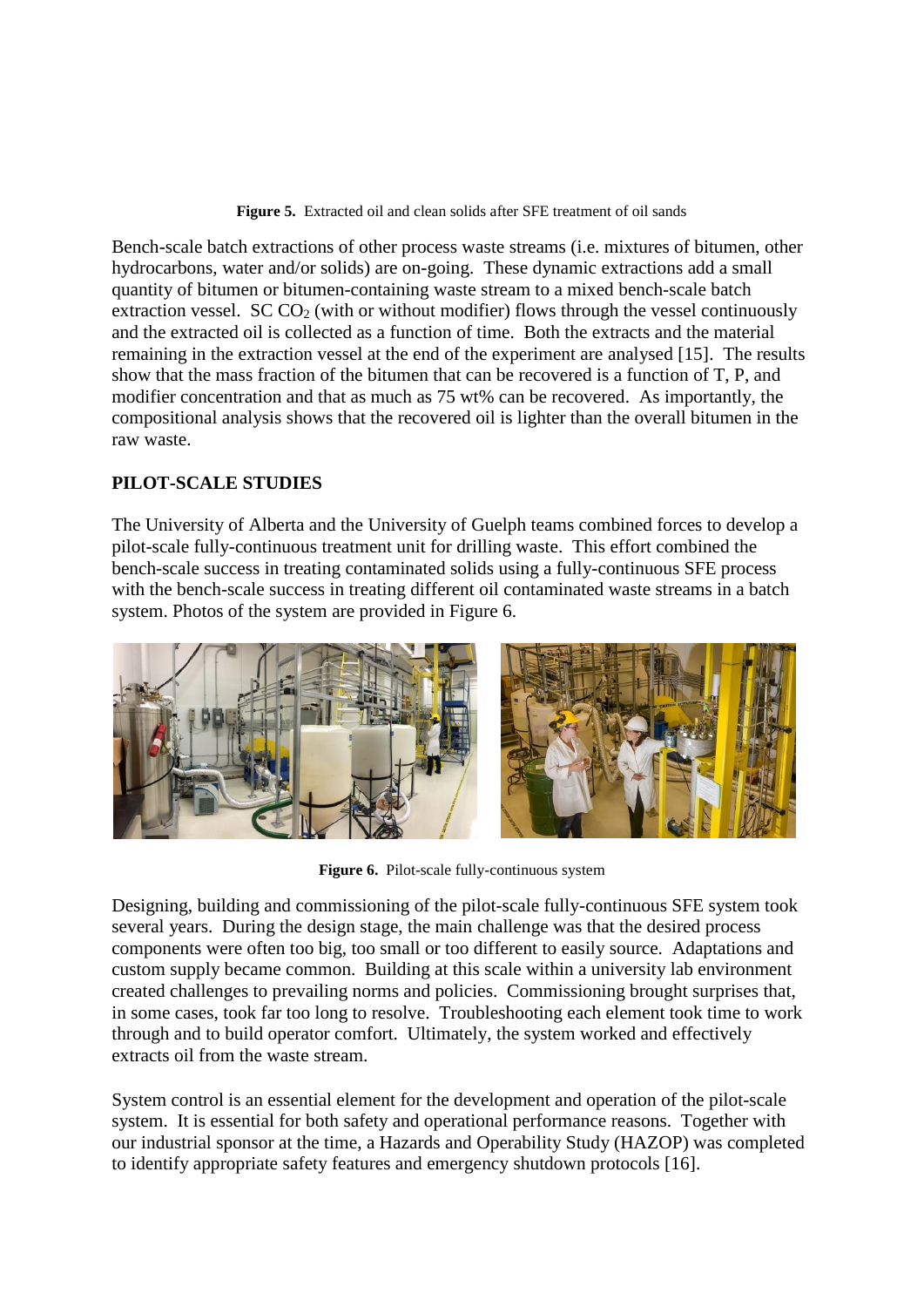Designing the controllers was aided by a hydrodynamic model developed in Matlab/Simulink<sup>®</sup> [17-18]. Labview<sup>®</sup> was used to implement the controller design and to provide the user interface (Figure 7).



**Figure 7.** Labview® controller screen for the pilot-scale fully-continuous system

### **PROGRESS TOWARDS FULL COMMERCIALIZATION**

The operational success of the pilot-scale system triggered pursuit of full commercialization. SCFCan Inc. was founded for the purposes of commercializing the technology for the drilling waste application. Business models and cases have been developed. They demonstrate the opportunity to decrease cost for the waste generator while providing an economic success story for the technology and an environmental win for society. The environmental wins include both the recovery of a resource that is too valuable to waste in addition to significant reduction in the life cycle greenhouse gas emissions. Although full commercialization is a goal that remains in the future, it does appear to be in the immediate future.

#### **CONCLUSIONS**

Reaching the current status of the fully-continuous SFE process required several key ingredients. First, talented students, staff and supporters were necessary. More than talented, these individuals had to be willing to try and be able achieve things that are different. Funding was also key throughout the process. The small initial research grants for new university professors are critical as they permit and seed essential work that slowly snowballs into technological success stories. Industry support, both financial and in-kind, permits building on early work. Industry and funding agency patience through stumbles is essential. Finally, the world of supercritical fluid processing requires exploration of thermodynamics, mass transfer, equipment design, process control, software development, process design, economics, environmental impact and more. Bringing together all of these key ingredients was necessary for development of the pilot-scale fully-continuous system and these elements will continue to be critical for the fully commercial process to be realized.

### **ACKNOWLEDGEMENTS**

Thank you to the many graduate students and research associates over the years, at the University of Guelph and at the University of Alberta, that have contributed to this work. Funding has been received by numerous organizations and companies. The most important has been the Natural Sciences and Engineering Research Council (NSERC) of Canada